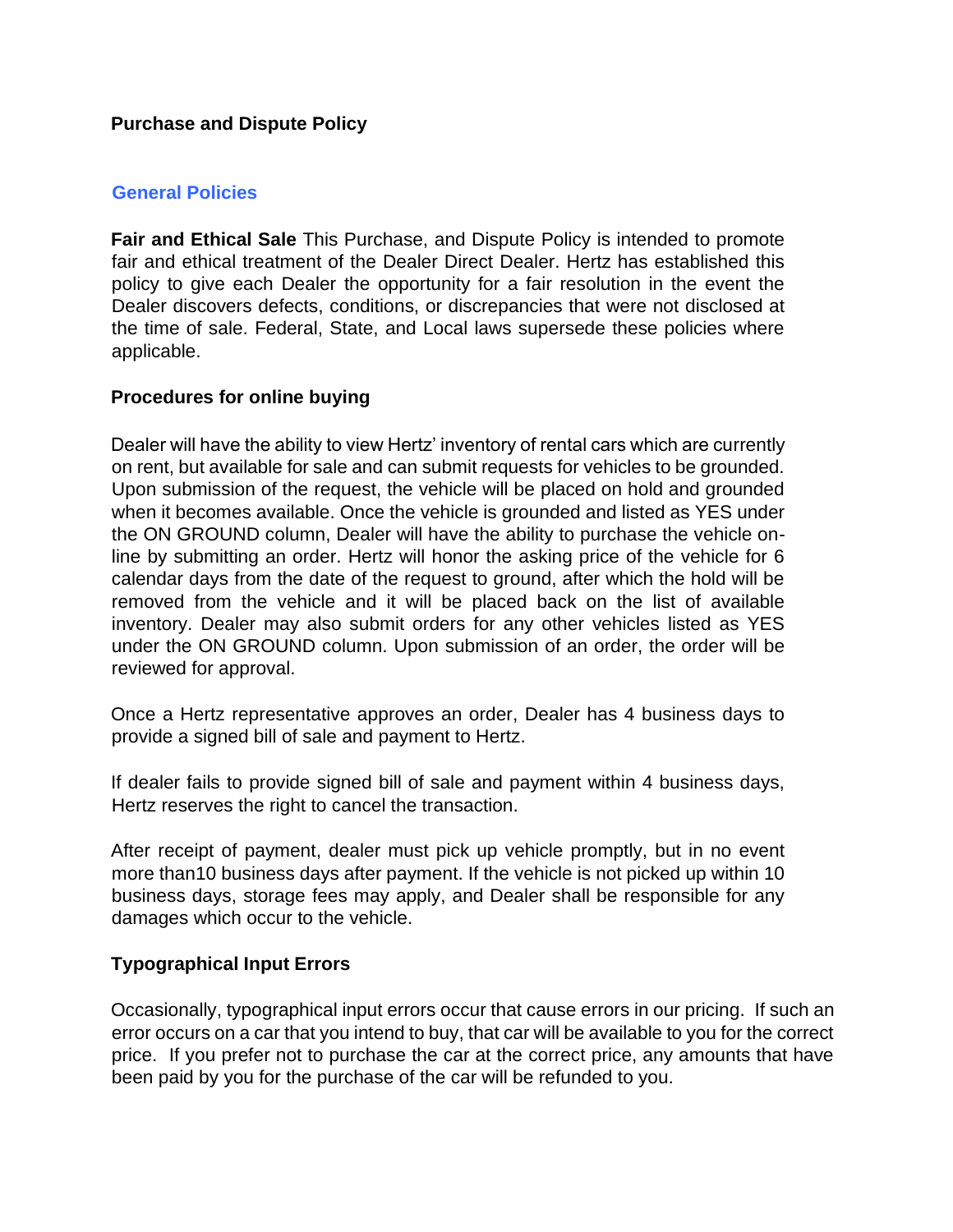## **Dealer Direct Dealer Responsibilities**

a. The Dealer or Dealer's agent (transporter or driver) should note any obvious damage on the gate release prior to removing the vehicle from the pickup location. Hertz will not be responsible for any obvious damage not identified on the gate release or the condition report once the vehicle is removed from the pickup location.

b. If Dealer's agent picks up the vehicle, Dealer will inspect the vehicle immediately upon arrival at Dealer's location. The Dealer must verify Hertz's representations and notify Hertz immediately of any discrepancies within the time frame as stated in this policy. Dealer will verify odometer reading upon arrival at Dealer's location. Mileage must be the same as when purchased if claiming for inoperable odometer.

## **Resolution Guidelines**

Defects, conditions, and discrepancies that were not disclosed in the vehicle description may be submitted by the Dealer through Hertz's dispute procedure if Dealer has picked up the vehicle and submitted the dispute on a timely basis.

In order for a dispute to be considered, the defects, conditions, or discrepancies must be listed on Hertz's Dispute Form/documents and reported to the Hertz Dealer Direct Representative within 2 business days of the date of the gate release of the vehicle, and in no event more than 12 business days from the date of payment for the vehicle. Pictures and repair estimates must be provided within 5 business days following submission of the claim or the dispute will be closed.

**Process** – Hertz will inspect only the defect(s) which are shown on the Dispute Form/documents and submitted on a timely basis. Each vehicle transaction is allowed one chance at mechanical, electrical, or cosmetic dispute. The decision of Hertz is final and binding upon Dealer.

If a price adjustment is made and accepted, vehicle becomes "AS-IS" property of the Dealer and is not subject to any further resolution for mechanical, electrical, or cosmetic defects or adjustments.

If Hertz agrees to accept the return of the vehicle, the vehicle along with its properly endorsed title must be returned as follows: Vehicle needs to be returned to **a Hertz approved Manheim location** in the same or better condition than when purchased, and checked in under Hertz using Hertz auction **seller# 4915785** . A vehicle is not